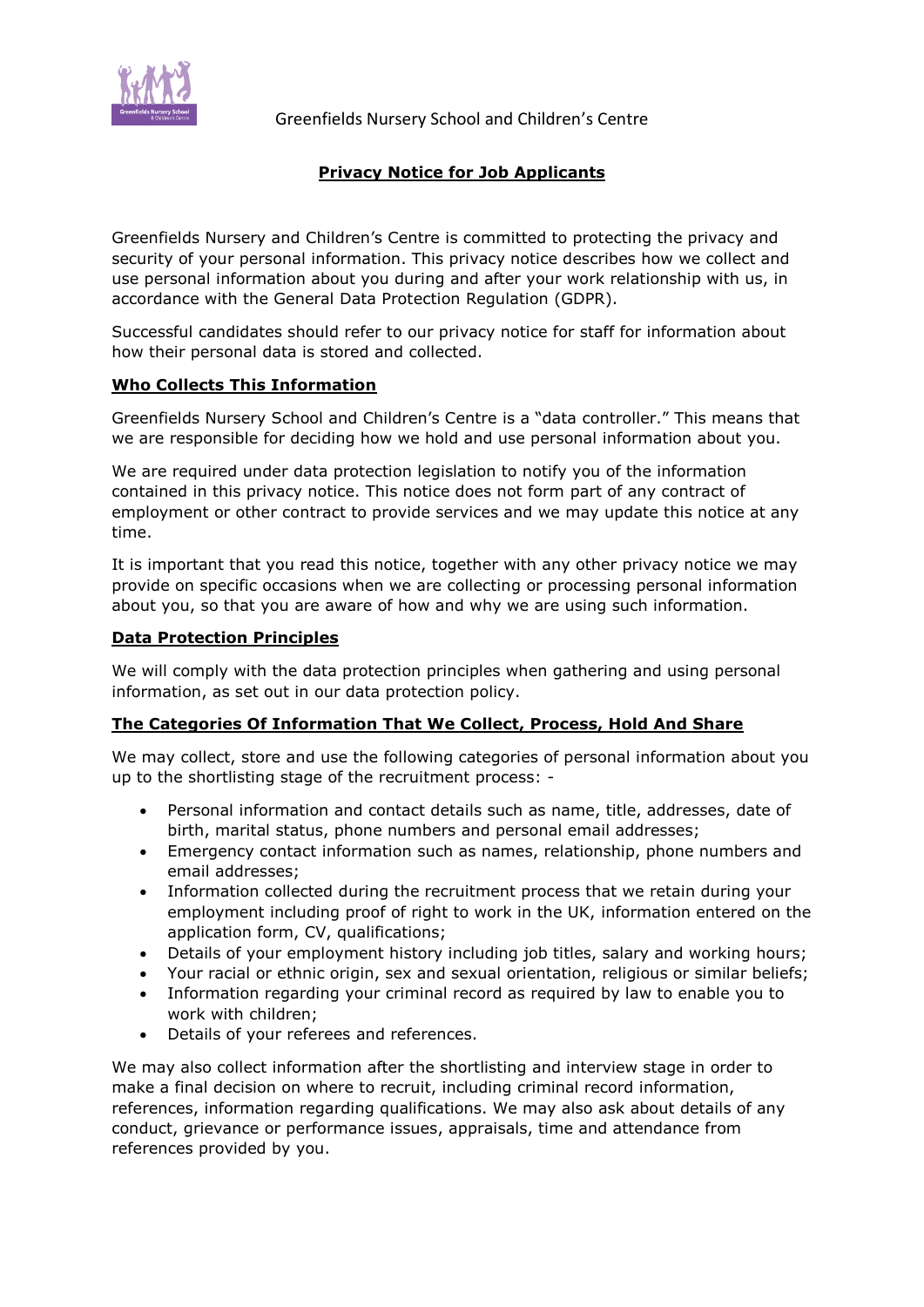

Greenfields Nursery School and Children's Centre

### **How We Collect This Information**

 We may collect this information from you, your referees, your education provider, relevant professional bodies the Home Office and from the DBS.

### **How We Use Your Information**

We will only use your personal information when the law allows us to. Most commonly, we will use your information in the following circumstances: -

- Where we need to take steps to enter into a contract with you;
- Where we need to comply with a legal obligation (such as health and safety legislation, under statutory codes of practice and employment protection legislation);
- Where it is needed in the public interest or for official purposes;
- Where it is necessary for our legitimate interests (or those of a third party) and your interests, rights and freedoms do not overrise those interests.

Generally the purpose of us collecting your data is to enable us to facilitate safe recruitment and determine suitability for the role. We also collect data in order to carry out equal opportunities monitoring and to ensure appropriate access arrangements are put in place if required.

If you fail to provide certain information when requested, we may not be able to take the steps to enter into a contract with you (for example if incorrect references are provided), or we may be prevented from complying with our legal obligations (such as to determine suitability to work with children).

We will only use your personal information for the purposes for which we collected it, unless we reasonably consider that we need to use it for another reason and that reason is compatible with the original purpose. If we need to use your personal information for an unrelated purpose, we will notify you and we will explain the legal basis which allows us to do so.

### **How We Use Particularly Sensitive Information**

Sensitive personal information (as defined under the GDPR as "special category data") require higher levels of protection and further justification for collecting, storing and using this type of personal information. We may process this data in the following circumstances: -

- In limited circumstances, with your explicit written consent;
- Where we need to carry out our legal obligations in line with our data protection policy;
- Where it is needed in the public interest, such as for equal opportunities monitoring;
- Where it is needed to assess your working capacity on health grounds, subject to appropriate confidentiality safeguards. Less commonly, we may process this type of information where it is needed in relation to legal claims or where it is necessary to protect your interests (or someone else's interests) and you are not capable of giving your consent.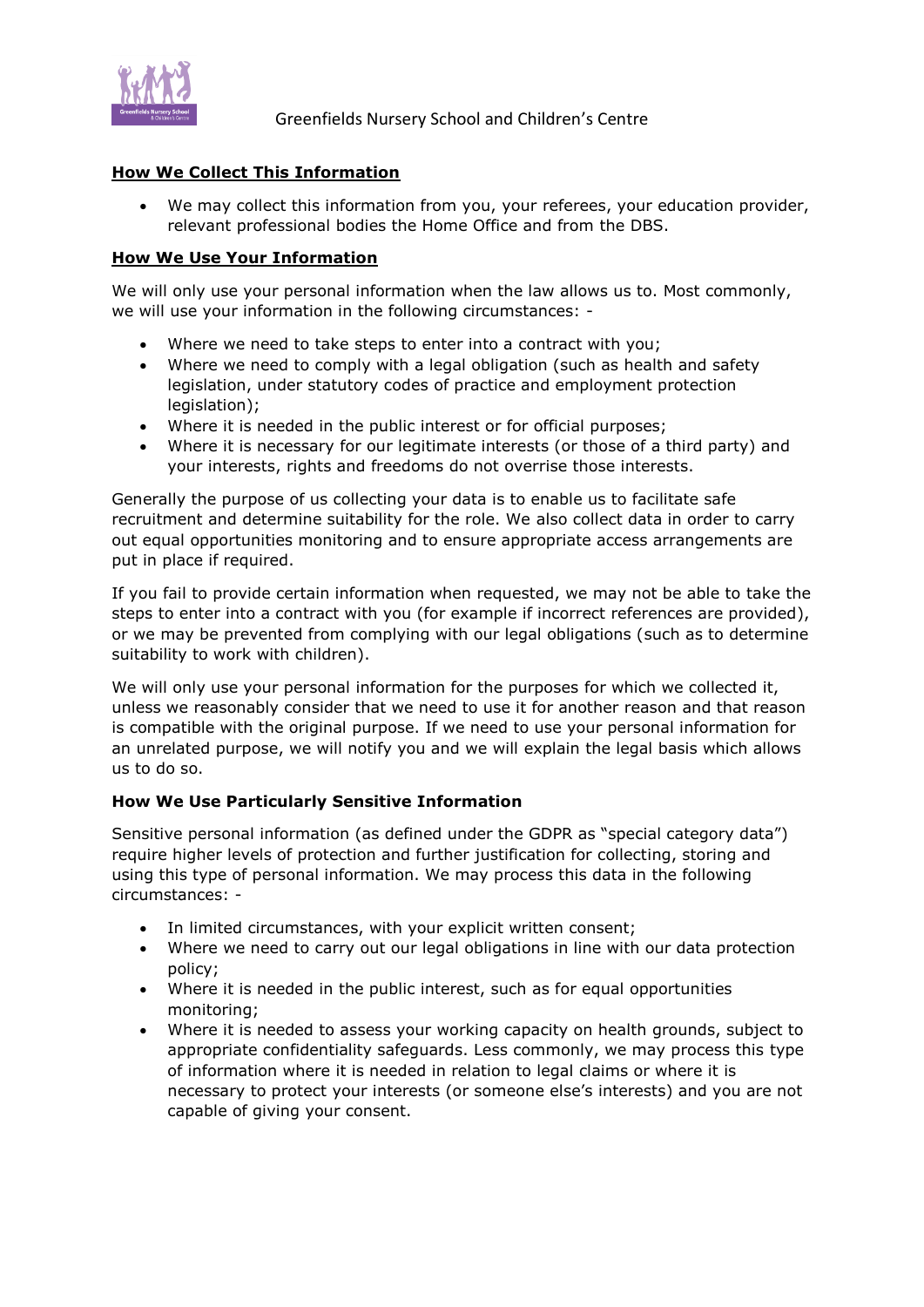

## **Criminal Convictions**

We may only use information relating to criminal convictions where the law allows us to do so. This will usually be where it is necessary to carry out our legal obligations. We will only collect information about criminal convictions if it is appropriate given the nature of the role and where we are legally able to do so.

Where appropriate we will collect information about criminal convictions as part of the recruitment process or we may be notified of such information directly by you in the course of working for us.

### **Sharing Data**

We may need to share your data with third parties, including third party service providers where required by law, where it is necessary to administer the working relationship with you or where we have another legitimate interest in doing so.

These include the following: -

- Academic or regulatory bodies to validate qualifications/experience (for example the teaching agency);
- Referees:
- The Local Authority in order to meet our legal obligations for sharing data with it;
- Other schools:
- DBS; and
- Recruitment and supply agencies.

We may also need to share some of the above categories of personal information with other parties, such as HR consultants and professional advisers. Usually information will be anonymised but this may not always be possible. The recipients of the information will be bound by confidentiality obligations. We may also be required to share some personal information with our regulators or as required to comply with the law.

#### **Retention Periods**

Except as otherwise permitted or required by applicable law or regulation, the School only retains personal data for as long as necessary to fulfil the purposes they collected it for, as required to satisfy any legal, accounting or reporting obligations, or as necessary to resolve disputes.

How long we keep your information will depend on whether your application is successful and you become employed by us, the nature of the information concerned and the purposes for which it is processed. Full details on how long we keep personal data for is set out in our data retention policy.

#### **Security**

We have put in place measures to protect the security of your information (i.e. against it being accidentally lost, used or accessed in an unauthorised way). In addition, we limit access to your personal information to those employees, agents, contractors and other third parties who have a business need to know. Details of these measures are available in our information security policy.

Third parties will only process your personal information on our instructions and where they have agreed to treat information confidentially and to keep it secure.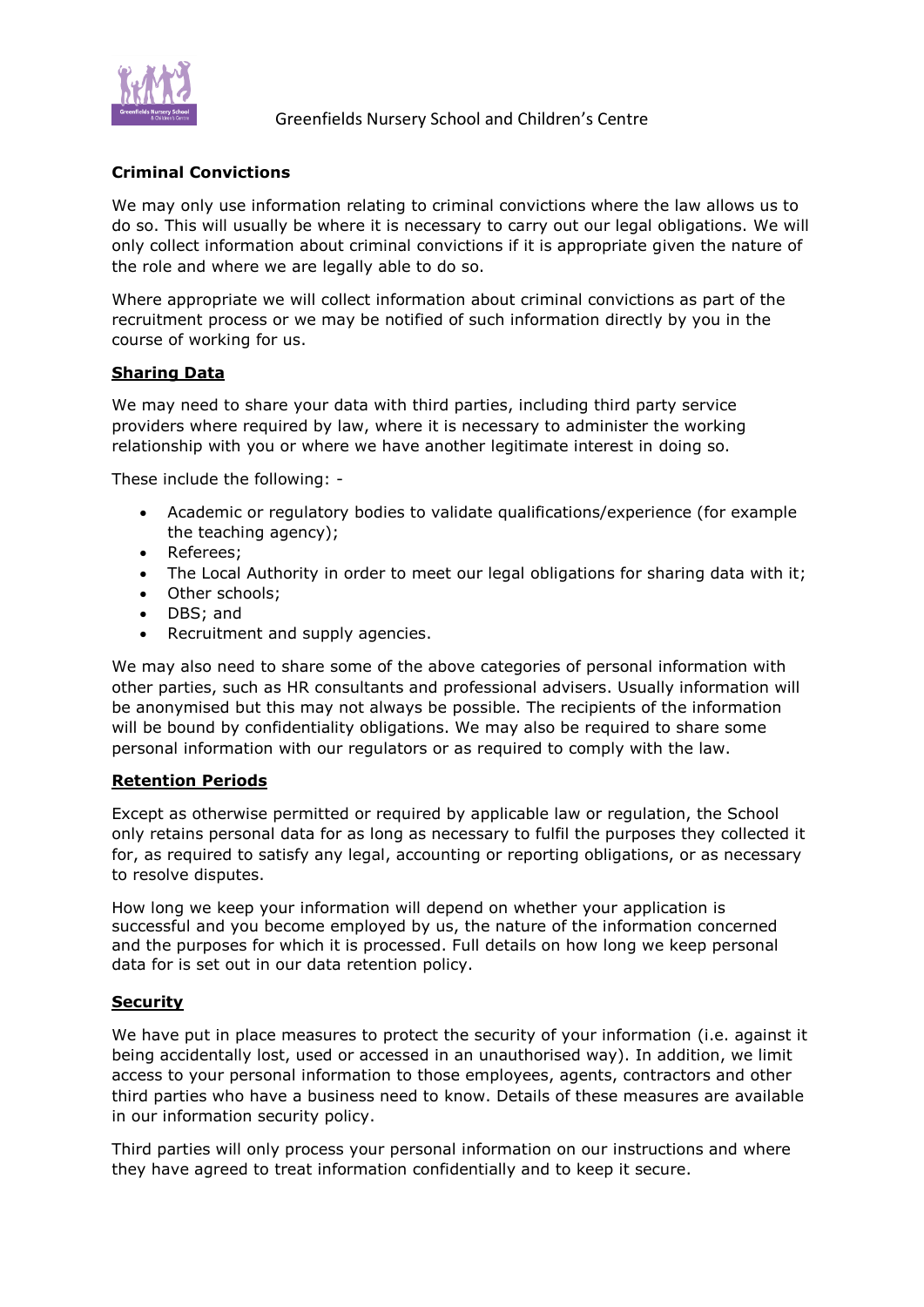

We have put in place procedures to deal with any suspected data security breach and will notify you and any applicable regulator of a suspected breach where we are legally required to do so.

# **Your Rights Of Access, Correction, Erasure And Restriction**

It is important that the personal information we hold about you is accurate and current. Please keep us informed if your personal information changes during your working relationship with us.

Under certain circumstances by law you have the right to: -

- Access your personal information (commonly known as a "subject access request"). This allows you to receive a copy of the personal information we hold about you and to check we are lawfully processing it. You will not have to pay a fee to access your personal information. However we may charge a reasonable fee if your request for access is clearly unfounded or excessive. Alternatively we may refuse to comply with the request in such circumstances.
- Correction of the personal information we hold about you. This enables you to have any inaccurate information we hold about you corrected.
- Erasure of your personal information. You can ask us to delete or remove personal data if there is no good reason for us continuing to process it.
- Restriction of processing your personal information. You can ask us to suspend processing personal information about you in certain circumstances, for example, if you want us to establish its accuracy before processing it.
- To object to processing in certain circumstances (for example for direct marketing purposes).
- To transfer your personal information to another party.

If you want to exercise any of the above rights, please contact Neena Kalia, School Business Manager in writing.

We may need to request specific information from you to help us confirm your identity and ensure your right to access the information (or to exercise any of your other rights). This is another appropriate security measure to ensure that personal information is not disclosed to any person who has no right to receive it.

# **Right To Withdraw Consent**

In the limited circumstances where you may have provided your consent to the collection, processing and transfer of your personal information for a specific purpose, you have the right to withdraw your consent for that specific processing at any time. To withdraw your consent, please contact Neena Kalia, School Business Manager. Once we have received notification that you have withdrawn your consent, we will no longer process your information for the purpose or purposes you originally agreed to, unless we have another legitimate basis for doing so in law.

### **How To Raise A Concern**

We hope that Neena Kalia, School Business Manager can resolve any query you raise about our use of your information in the first instance.

We have appointed a data protection officer (DPO) to oversee compliance with data protection and this privacy notice. If you have any questions about how we handle your